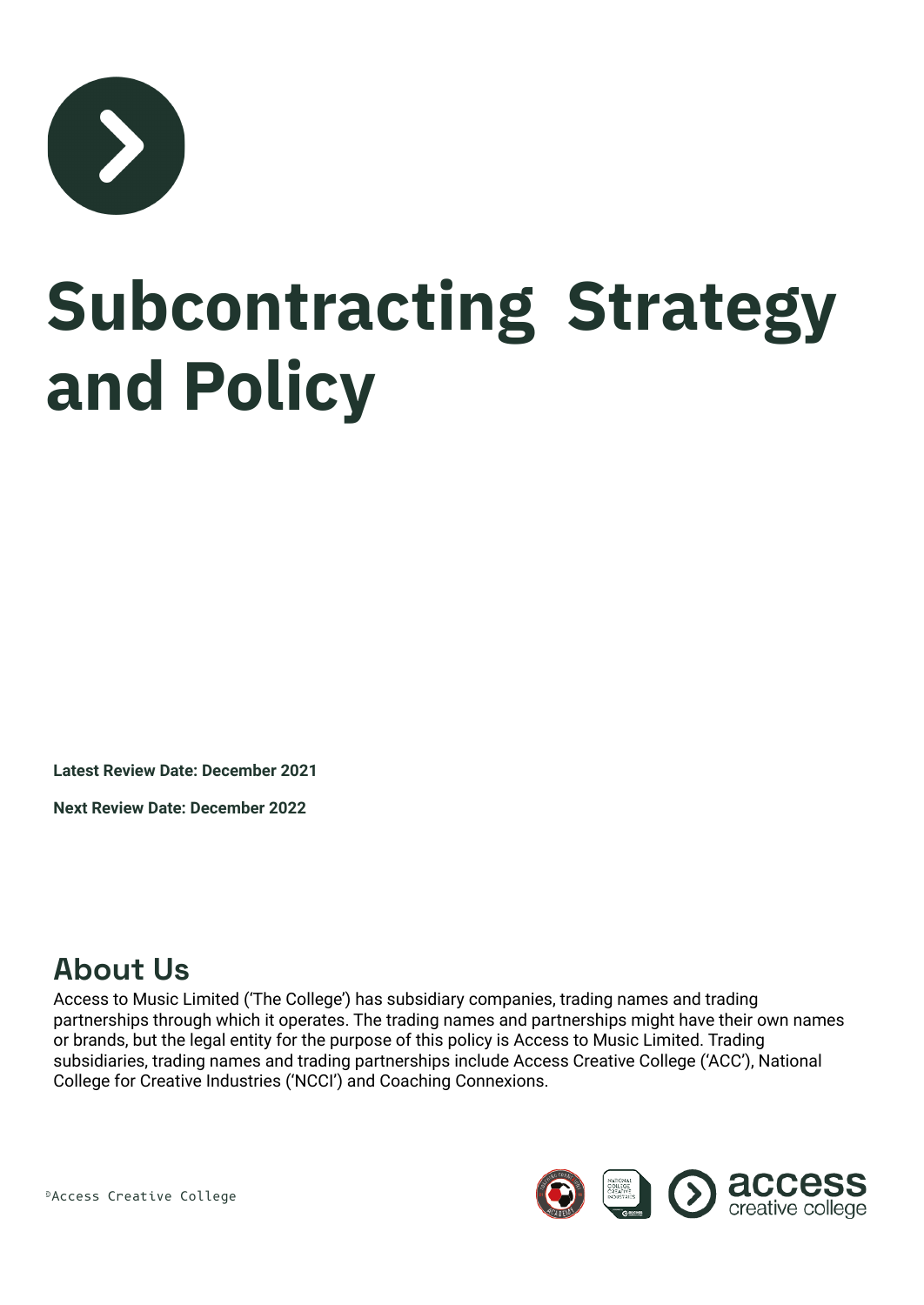

## **Strategy**

ACC is a national provider of skills, education, apprenticeship and employability provision within the creative industries and sports education sector. We operate from our own network of 7 college centres – London, Birmingham, Norwich, Bristol, Lincoln, Manchester and York and support over 2,000 learners per year. In addition ACC supports a network of subcontractors who provide specialist provision in the same or similar sectors as ACC or via our specialist sports provision.

Our strategy is to deliver demand led provision in growth sectors and to utilise our own expanding network of centres to do so or where provision exists in other locations (and subject to the Policy below) to support high quality subcontracted provision.

## **Policy**

**1.** The policy applies to all subcontracted provision supported with funds supplied by the Education and Skills Funding Agency and GMCA (Greater Manchester Combined Authority) or any successor organisations and managed by ACC.

**2.** The content of this policy has been developed in line with the relevant Funding Rules, ESFA Subcontractor Management and Controls and the AELP Common Accord.

**3.** The policy will be made available on the ACC website and hard copies will be available on request.

**4.** The policy will be reviewed on an annual basis in accordance with legislative developments and the need for good practice. Responsibility for review: Director of Governance - Approval Date: October 2020 Review Date: July 2021

**5.** This policy outlines the approach ACC will take with regards to subcontracting the Education and Skills Funding Agency (ESFA) and Greater Manchester Combined Authority (GMCA) provision. This policy compliments our strategic priorities to grow our national provision through a combination of internal / own growth and via a select number of complimentary subcontractors. Our aim is to build effective partnerships with providers who can complement and strengthen our offer to meet local needs and support national Government priorities by adopting the demand led approach, and who can engage with learners for whom ACC is unable (due to location or programme specialism) to meet their to their learning, cultural and social needs.

ACC will use its subcontractors to optimise the impact and effectiveness of service delivery to the end user.

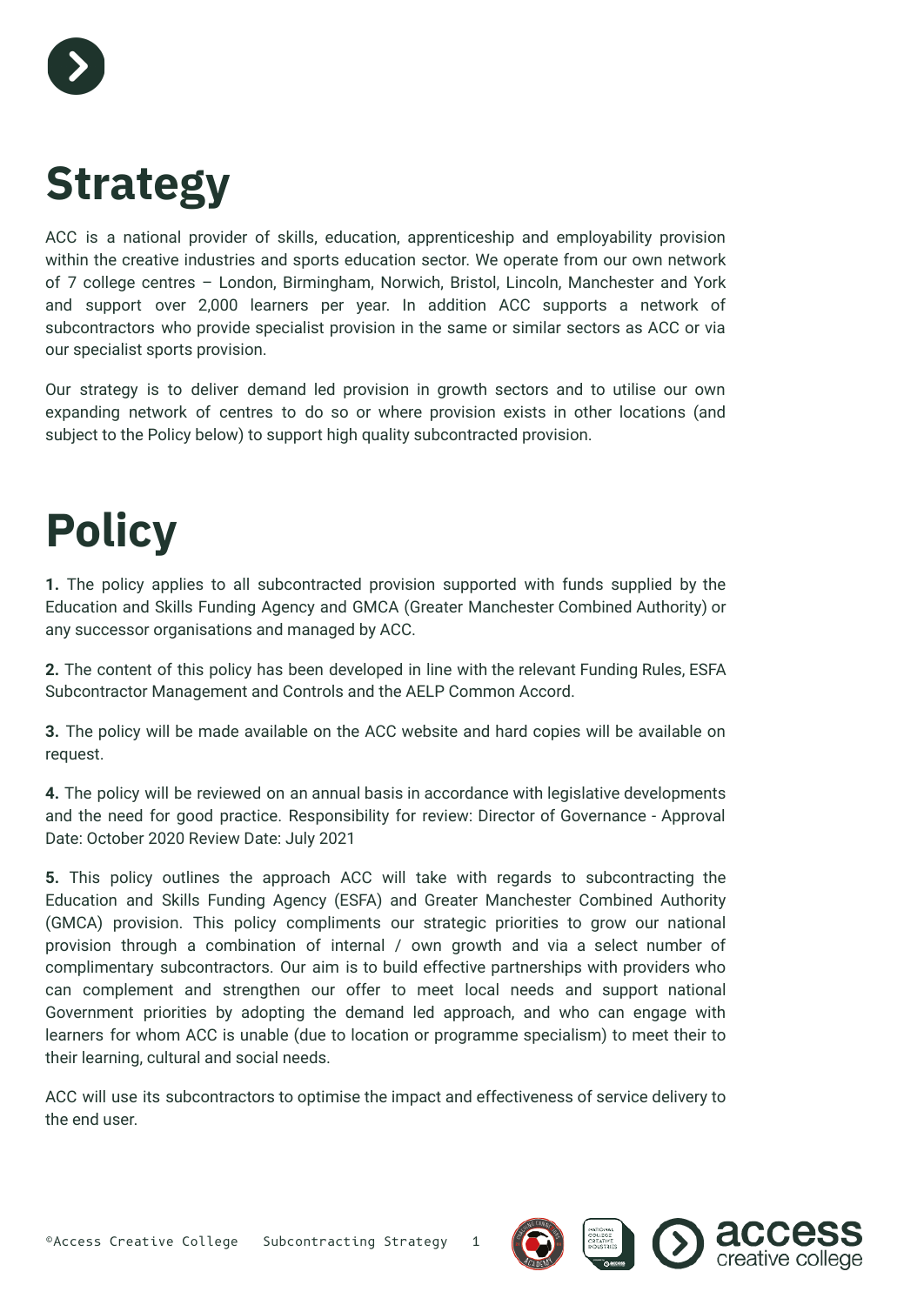

ACC will therefore ensure that:

- Subcontractor management activities comply with the principles of best practice in the skills sector, published ESFA Guidelines and will adhere to ACC's own quality and performance standards and processes.
- ACC will at all times undertake fair and transparent procurement activities, conducting robust due diligence procedures on potential subcontractors to ensure compliance at all levels and to ensure the highest quality of learning delivery is made available, demonstrating value for money and a positive impact on learner lives.
- The funding that is retained by ACC will be related to the costs of the services provided. The rates of such retained funding will be commercially viable for both sides and will be negotiated and agreed in a fair and transparent manner. They will be proportionate to the actual services being provided.
- Where disputes between subcontractor partners cannot be resolved through mutually agreed internal resolution procedures, the College will submit to independent outside arbitration or mediation and abide by its findings. Contract documents will require both parties to agree that the achievements of subcontractors are attained through adherence to both the letter and spirit of contracts or partnerships. Signatories therefore commit that all discussions, communications, negotiations and actions undertaken to build, maintain and develop subcontracts will be conducted in good faith in accordance with the Overarching Principle.

**6.** Reasons for subcontracting - ACC recognises the need to offer as diverse a range of provision as possible, in as flexible and cost effective a way as possible across multiple locations to ensure social mobility and demand led approaches are being met. By working in partnership with subcontractors the ACC is able to do the following:

- Education, skills and training linked to employer and sector demand.
- Opportunity to develop the ACC offer in new markets and locations.
- Community engagement offering non-accredited provision in the most deprived areas such as those areas identified as cold spots for education and skills provision.
- Access to new cohorts of learners who would not otherwise be able access ACC provision directly due to location, specialism offer or social mobility challenges.
- Opportunity to increase ACC's reach, including those who are unable/unwilling to attend ACC sites, by offering flexibility in delivery of provision at times and venues convenient to learners and employers.
- Access to key target learner groups throughout England.
- Progression into employment or higher education, particularly onto ACC Degree Programmes supported by Nottingham Trent University programmes
- Well established, industry leading resourced, bespoke facilities and staff expertise to support good teaching and learning.



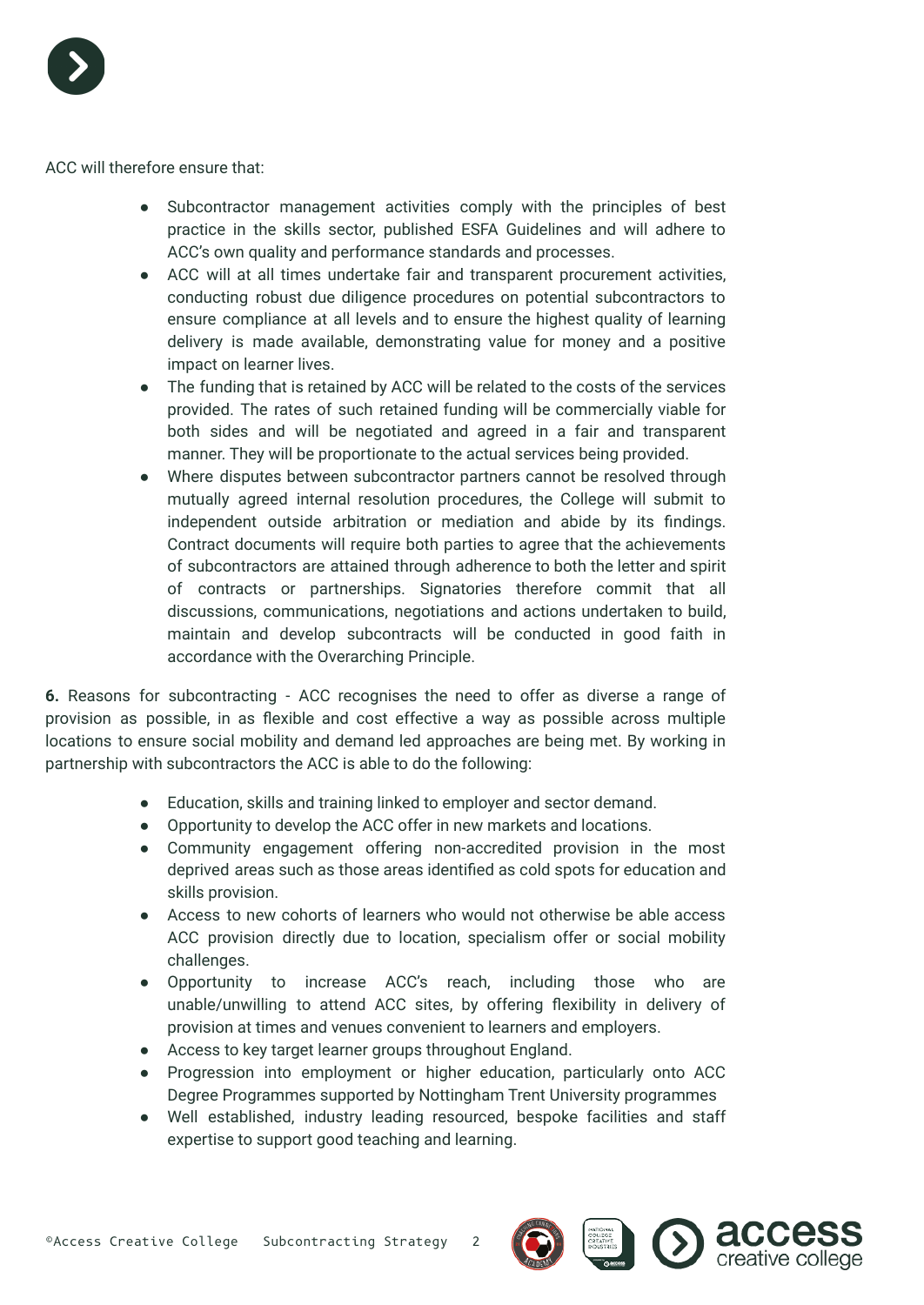

**7.** Due Diligence - A robust process is in place to identify and contract with new partners. The Supply Chain subcontracting policy is discussed with potential partners during early negotiations. A due diligence process takes place that includes (but is not limited to) legal, financial and quality checks, declaration of any conflicts of interest and reference checks where necessary. All this information would be considered before ACC made a decision on whether to contract with the partner. In line with ESFA (and GMCA) policies, all organisations considered for subcontracted provision must hold a valid UKPRN number, and if the contract value exceeds £100,000 enter and be approved on the UK Register of Training Organisations.

**8.** Improving Quality - ACC is committed to continual improvement in teaching and learning, both in its own direct provision and in its subcontracted provision. A range of approaches are employed in order to do this, such as session observations and Self-Assessment Reports. All subcontractors undergo quarterly LEQR (Learner Experience Quality Reviews) which align with performance and reconciliation dates. The following processes are in place to help monitor the quality of subcontracted provision, and actively improve quality on an on-going basis:

- A robust schedule (quarterly) of LEQR visits that are carried out throughout the year.
- Annual Reviews with target setting.
- Regular monitoring meetings between ACC and all its subcontractors (with a minimum of one per half term).
- Training and Development workshops or sharing of best practice/industry knowledge (as appropriate).

**9.** Payment Terms - Payment terms will be dependent upon the type and length of provision subcontracted. Payments will be made monthly based on income generated in the latest ILR submission, and upon receipt of a signed claim form from the partner, confirming all details on the claim form are correct. When the learner achieves, a certificate of achievement or other acceptable awarding body documentation must be submitted. Further information on payment terms are set out in each Subcontract document.

**10.** Intervention - When a sub-contractor is not performing according to contract or there have been other significant issues identified which may be of a financial, quality or audit nature, intervention by ACC may include:

- Action plan with or without identified support.
- Financial penalty/holdback or clawback of overpayments.
- Quality "notice to improve" issued.
- Higher management fee imposed with mandatory support.
- Termination of contract. If, for any reason, either party terminates the subcontract, then ACC would assume responsibility for the delivery of the remainder of the learner programme. Should ACC not have the relevant resources to perform this or by virtue of the learners programme they are enrolled onto a fixed term programme (usually 1 year for ESFA programmes) would source an alternative provider or retain specialist teaching expertise and/or specialist equipment to ensure that the learners complete their programmes without disruption, whichever is more cost-effective. Any